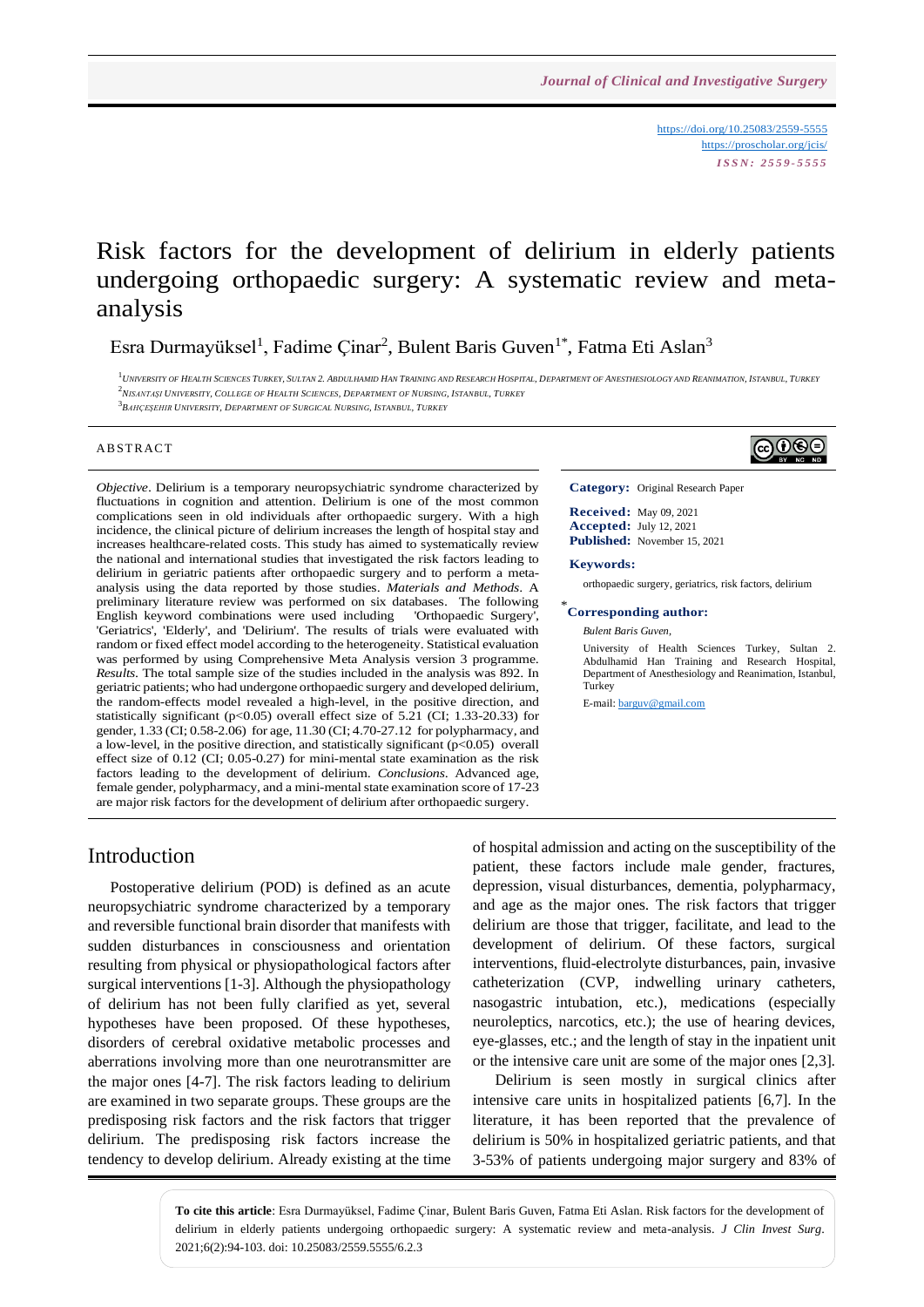critical patients in intensive care are impacted by delirium [8,9]. Although many factors cause delirium, delirium is observed more commonly in some patient groups, primarily geriatric patients and patients undergoing cardiac and hip surgery [1,10]. Delirium can be seen in any age group in an age-dependent pattern. It has been reported in the literature that the incidence increases at the age of 60 years and older, and that 80 years of age is an important risk factor [5]. The relationship between advanced age and delirium is associated with the physiological and cognitive changes which occur with ageing. During the ageing process, changes also occur in the brain, similar to physiological alterations occurring in the heart, kidneys, the liver, and other organs. There is known to be a decline in the brain weight, the blood supply to the brain, the number of neurons, and the neurotransmitter quantities together with ageing [10,11]. Delirium has a negative effect not only on patients, but also on their relatives, and the healthcare system in emotional, functional, and financial aspects. These effects lead to several consequences including longer hospital stay, and increased mortality, morbidity, and hospital costs [12-14]. Cognitive and functional losses, which are the long-term effects of delirium, may continue further after the hospital discharge leading to rehospitalization [13,14]. Affecting wellbeing unfavorably, the clinical symptoms and risk factors of delirium have not yet been fully recognized and are often not identified by healthcare professionals as they can be misdiagnosed as other types of cognitive disorders [5, 15]. The aim of this study was to systematically review the national and international studies that have investigated the risk factors leading to delirium in geriatric patients after orthopaedic surgery and to perform a meta-analysis using the data reported by those studies. It can be considered that systematic reviews and meta-analyses for the investigation of risk factors of delirium will contribute to the literature, increase the awareness of healthcare professionals, and pave the way for future studies.

## Materials and Methods

### *The type of the study, the study site, and the duration of the study*

This study used the meta-analysis method, which is a quantitative study method. The study was carried out in the period from October 2019 to December 2019.

#### *Ethical Requirements*

The literature review model was used as this study is a meta-analysis study. As the literature review does not affect animals or humans directly, ethics committee approval was not sought.

#### *Steps of the Study*

The steps of the study were categorized based on the PRISMA (Preferred Reporting Items for Systematic Reviews and Meta-Analyses statement) and MOOSE (Meta-analysis of Observational Studies in Epidemiology) criteria concerning the papers to be included in the study. The articles meeting those criteria were identified and are presented in Figure1 and Table 1.

#### *Detailed Literature Review*

Using the selected keywords in English 'Orthopaedic Surgery, Geriatrics, and Delirium'; the literature review was performed on all of the planned databases. Relevant research articles published in the period from January 2010 to November 2019 were retrieved from CINAHL, ScienceDirect, Google Academics, Web of Science, PubMed, and Ovid and were included in the assessment process. After retrieving the relevant articles from each of these websites, any repetitions were excluded, before proceeding to the step of reading the article titles, abstracts, and full-text manuscripts [16-19].

A total of 346 articles were identified with the planned search strategy on the six databases. After excluding the repeated papers and those with non-relevant titles and abstracts, the remaining 282 papers were included in the assessment. The titles and abstracts were read to select the papers to be included in the full text-reading process. The articles with a non-relevant subject matter were categorized in detail and excluded from the study. The articles search and the elimination processes used in the selection of the papers to be included in the study are presented in Figure 1 [16,20,21].



**Figure 1**. Study selection. The Preferred Reporting Items for Systematic Reviews and Meta-Analyses (PRISMA) Flowchart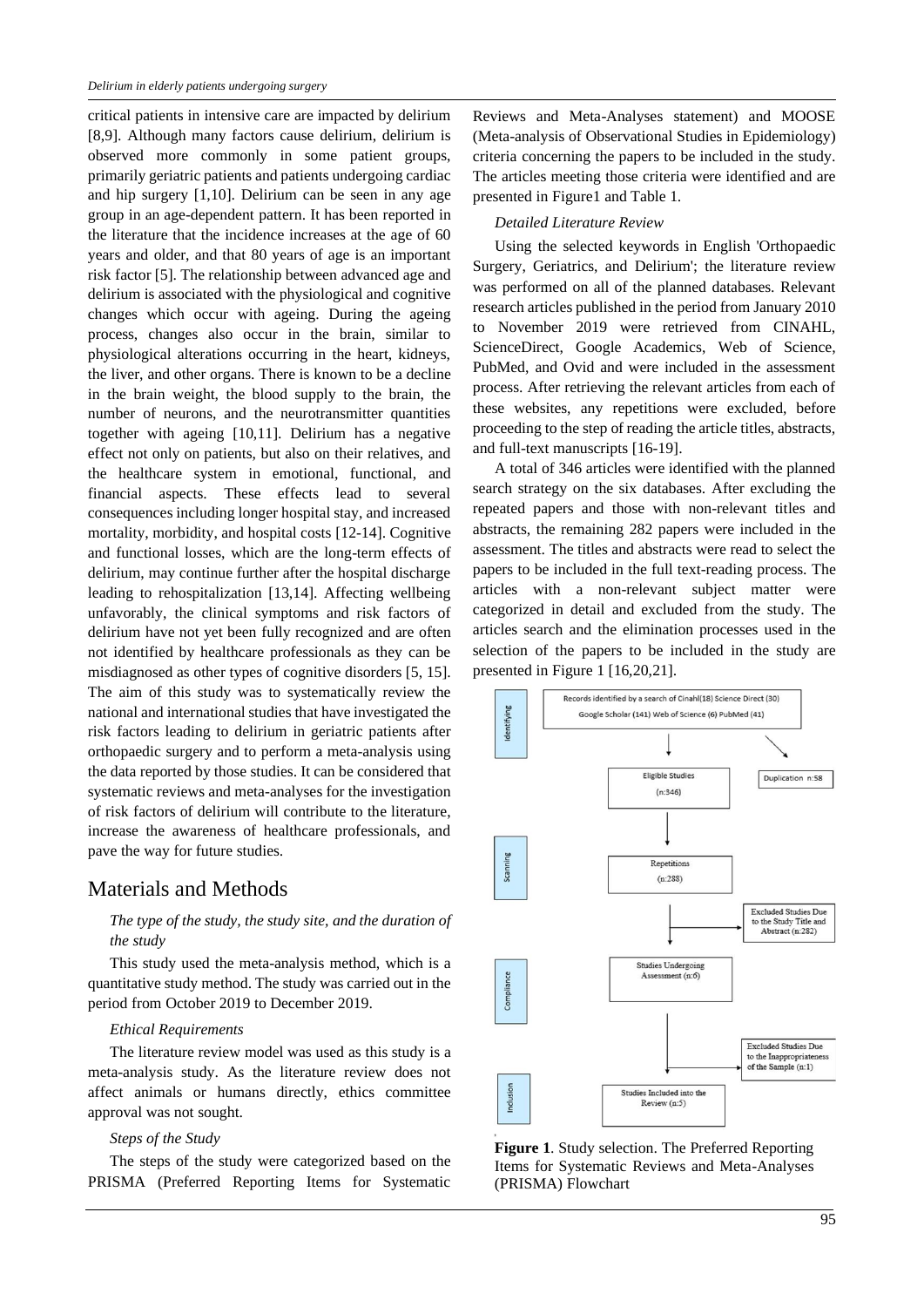٦

| <b>Table 1.</b> Characteristics of Studies Included in the Review                                                                                                                                                                                                     |                                                                                                                                                                                                                                                                                                                |                                                                                                                                                                                                                      |                                                                                                                                                                                                |                                                                                                                                                                                                                                                                                                                                                                                                       |  |  |  |  |  |  |
|-----------------------------------------------------------------------------------------------------------------------------------------------------------------------------------------------------------------------------------------------------------------------|----------------------------------------------------------------------------------------------------------------------------------------------------------------------------------------------------------------------------------------------------------------------------------------------------------------|----------------------------------------------------------------------------------------------------------------------------------------------------------------------------------------------------------------------|------------------------------------------------------------------------------------------------------------------------------------------------------------------------------------------------|-------------------------------------------------------------------------------------------------------------------------------------------------------------------------------------------------------------------------------------------------------------------------------------------------------------------------------------------------------------------------------------------------------|--|--|--|--|--|--|
| <b>Study Objective</b><br><b>Study title</b>                                                                                                                                                                                                                          |                                                                                                                                                                                                                                                                                                                | <b>Assessment tools</b><br>used in the study                                                                                                                                                                         | <b>Sample</b><br>characteristics                                                                                                                                                               | <b>Study outcomes</b>                                                                                                                                                                                                                                                                                                                                                                                 |  |  |  |  |  |  |
| Approach to The<br>Risk Of Delirium In<br>An Orthogeriatric<br>Unit<br>Bert et al. 2019 [22]                                                                                                                                                                          | The aim of this study<br>was to determine the<br>efficacious<br>method<br>between two different<br>methods used for the<br>management of delirium<br>risk in an orthogeriatric<br>unit.                                                                                                                        | The Confusion<br>Assessment<br><b>Method Scale</b>                                                                                                                                                                   | Orthogeriatric<br>patients (N: 85).<br>Cohort study                                                                                                                                            | The<br>experimental treatment<br>was<br>successful as the incidence of delirium<br>was reduced and the reduction in the<br>delirium duration was found to be<br>statistically significant.                                                                                                                                                                                                            |  |  |  |  |  |  |
| Relationship of<br>Postoperative<br>Delirium And<br>Cognitive<br><b>Impairment And</b><br>Their Impact On<br><b>Functional Status In</b><br><b>Older Patients</b><br>Undergoing<br>Orthopaedic<br>Surgery: A<br>Prospective Cohort<br>Study Liang et al.<br>2014 [19] | The aim of this study<br>was to evaluate the post-<br>discharge functioning of<br>the patients developing<br>delirium<br>after<br>orthopaedic surgery and<br>to assess the relationship<br>between postoperative<br>delirium and underlying<br>cognitive disorders.                                            | Chinese Geriatric<br>Depression Scale<br><b>Activities of Daily</b><br>Living Confusion<br>Assessment<br>Method Mini-<br><b>Mental State</b><br><b>Examination ASA</b><br>Lawton-Brody<br>instrumental ADL<br>(IADL) | Old patients (N:<br>232) undergoing<br>orthopaedic<br>surgery. Cohort<br>study                                                                                                                 | Early<br>assessment<br>of<br>cognitive<br>functional status is needed to improve<br>the postoperative functional status of<br>patients and prevent delirium after<br>orthopaedic surgery.<br>Postoperative<br>delirium can be predicted<br>by<br>reductions in IADL scores.                                                                                                                           |  |  |  |  |  |  |
| Prevalence of<br>delirium, risk<br>factors, and<br>cognitive functions<br>in elderly hip<br>fracture patients<br>with general and<br>spinal anesthesia<br>Atay et al. 2012<br>$[21]$                                                                                  | The aim of this study<br>was to investigate the<br>prevalence<br>of<br>postoperative delirium<br>in Turkey; developing<br>after hip fractures in<br>association<br>with<br>the<br>presence of some risk<br>factors and to evaluate<br>the effects of anesthesia<br>postoperative<br>on<br>cognitive functions. | Structured clinical<br>interview scale<br>based on DSM-IV<br>Standardized<br>Mini-Mental Test<br>(SMMT)<br>Delirium Rating<br>Scale (DRS)                                                                            | Old patients<br>undergoing<br>orthopaedic<br>surgery (N:70).<br>Descriptive<br>study                                                                                                           | A history of previous delirium and<br>advanced age are unpreventable risk<br>factors. Supportive treatment for<br>metabolic disturbances in hip fracture<br>patients may reduce the risk of<br>postoperative delirium. However, it<br>was determined that the type of<br>anesthesia was not a risk factor for<br>predisposing to delirium and cognitive<br>impairment in the postoperative<br>period. |  |  |  |  |  |  |
| Unraveling the<br>Relationship<br>Between Delirium,<br>Brain Damage, and<br>Subsequent<br><b>Cognitive Decline</b><br>in a Cohort of<br>Individuals<br><b>Undergoing Surgery</b><br>for Hip Fracture.<br>Beishuizen et al.<br>2017 [20]                               | To<br>evaluate<br>the<br>relationship<br>between<br>serum S100B levels (a<br>marker of brain injury),<br>delirium,<br>and<br>subsequent<br>cognitive<br>decline.                                                                                                                                               | Informant<br>Questionnaire on<br>Cognitive Decline<br><b>Short Form</b><br>Mini-mental state<br>examination<br>S100B levels in<br>serum samples                                                                      | Patients, who<br>were 65 years<br>and older (65-<br>102 years), and<br>who were<br>admitted for hip<br>fracture surgery<br>$(n = 385)$ .<br>Descriptive<br>study                               | Serum S100B levels were not<br>correlated with developing delirium in<br>a cohort of old patients with hip<br>fractures. S100B was associated with<br>cognitive decline or death in the first<br>year after hip fracture only in<br>without perioperative<br>participants<br>delirium. S100B appears to have<br>limited value as a biomarker of<br>delirium-related brain injury.                     |  |  |  |  |  |  |
| Comparison of<br>incidence and risk<br>factors of delirium<br>between general and<br>regional anesthesia<br>in elderly patients<br>after lower<br>extremity surgery<br>Kupeli et al. 2016<br>$[5]$                                                                    | The aim of this study<br>was to compare the risk<br>and delirium<br>factors<br>incidence<br>in<br>the<br>postoperative period in<br>old patients undergoing<br>orthopaedic<br>surgery<br>under<br>general<br><b>or</b><br>regional anesthesia.                                                                 | Confusion<br>Assessment<br>Method<br>Delirium Rating<br>Scale-Revised-98                                                                                                                                             | Old-age patients<br>$(N:120)$ at the<br>age of $\geq 65$<br>years; for whom<br>total hip or knee<br>arthroplasty and<br>femoral fracture<br>surgery were<br>scheduled.<br>Descriptive<br>study | We found that the incidence of<br>delirium was 12.5% in old-age<br>patients, who underwent total hip or<br>knee arthroplasty and femoral fracture<br>Advanced<br>surgery.<br>age<br>and<br>polypharmacy are the risk factors for<br>delirium. Delirium increases<br>the<br>length of hospital stays and costs.                                                                                        |  |  |  |  |  |  |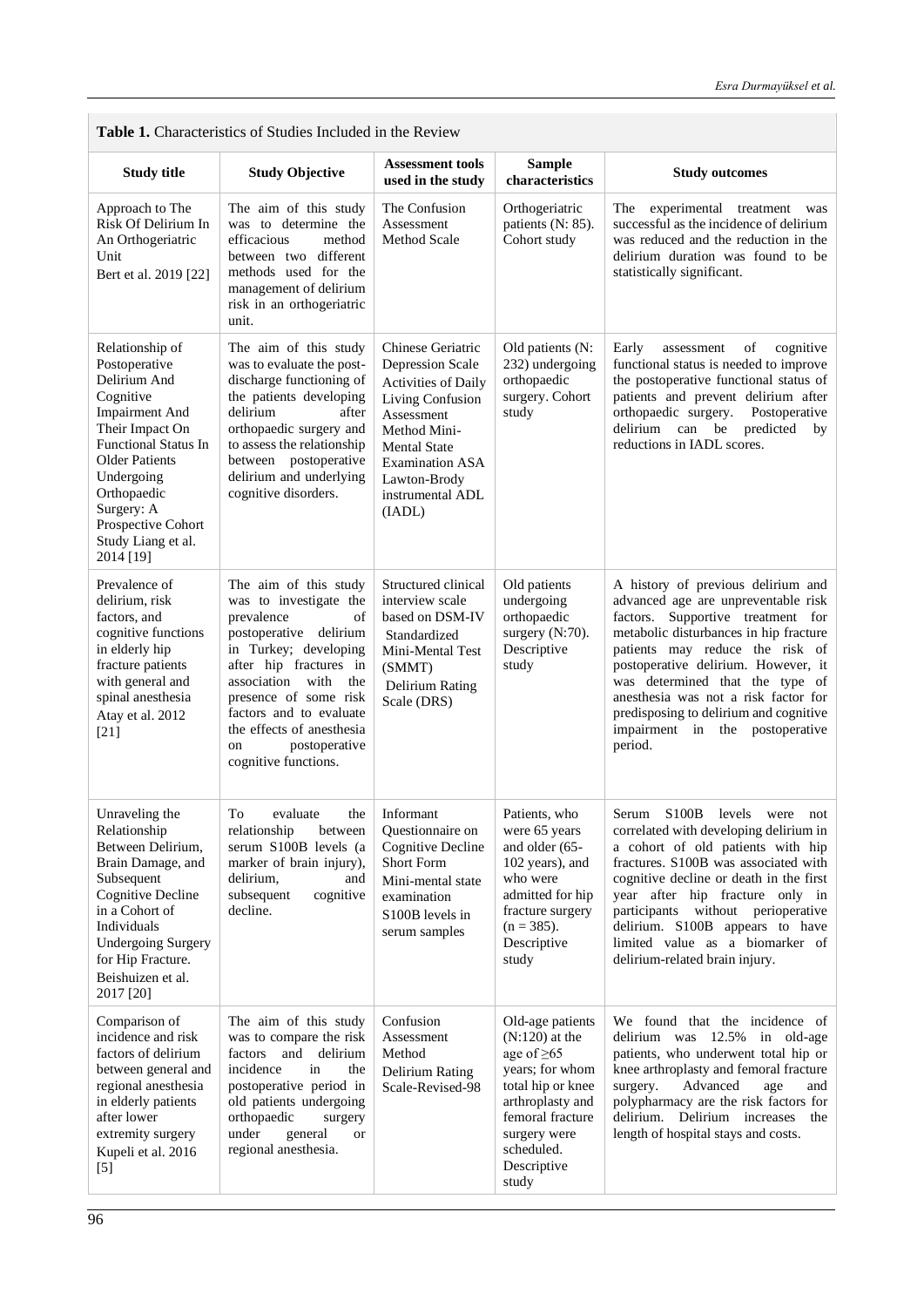*Study Search and Inclusion criteria for the Metaanalysis* 

i. Studies presented in original papers,

ii. Papers in English or Turkish

iii. Relevant papers published in national/international peer-reviewed journals accessible by the university as an institution,

iv. Papers of studies which included patients aged 65 years and older who were diagnosed with delirium after orthopaedic surgery,

v. Papers presented over the last 9 years (2010- 2019).

vi. The full-text papers reporting the total participant numbers in the groups and reporting the changes in the predetermined study outcomes completely and quantitatively were included in the present study.

vii. Patients with no history of delirium or dementia before the surgical intervention,

viii. Patients with no history of neurological or mental disorders,

### *The Review, Coding, and the Methodological Quality Assessment of the Papers as per the Inclusion Criteria*

Independent and detailed readings of abstracts and fulltext manuscripts of the papers were completed by two researchers/specialists to prevent publication bias. The papers included in the assessment were coded according to descriptive characteristics, as follow:

- i. The title and the date of the study
- ii. The type and the objective of the study
- iii. The sample size of the study
- iv. Whether the study was interventional
- v. The scales used in the study
- vi. The primary outcome of the study
- vii. The quality assessment score

After examining the selected articles, 12 criteria proposed by Polit and Beck for assessing the quality of the research were used for the remaining six studies [17]. These criteria allow for an overall assessment of the objectives, sample characteristics, findings, and results of the studies. Each of these selected studies was assessed by the two researchers independently using all of the criteria. A score of '1' or '0' was assigned for each criterion according to whether or not the specified paper met the criteria. The total score that could be attributed to one paper ranged from 0 to 12. All papers with study subgroups were assessed by two researchers independently. A paper was considered eligible if a score of 7 or more was attributed after the quality assessment. Of the studies (n=9) which were assessed for quality by the independent raters, three were considered 'weak' and one was considered 'moderate'. As it was planned to include only the 'strong-quality' and 'moderate-quality' studies in the meta-analysis, 6 studies meeting those quality criteria were identified. However,

one of these six studies was then excluded as it was not found suitable for inclusion in the meta-analysis due to the sample size exceeding the maximum levels and would therefore prevent the calculation of the effect size. Thus, 5 studies were included in the meta-analysis. The quality assessment of the 5 studies included in the meta-analysis and the distribution of scores attributed to each field are presented in Table 1.

#### *Assessment of the Primary Outcomes*

In the papers included in the study, the assessments and analyses were performed based on the comparisons of the delirium incidence rate, age ranges, the number of risk factors and polypharmacy, gender distribution in the sample, the use of evaluation scales for diagnosing delirium, and the scores obtained from those scales between the groups developing delirium and the groups without delirium. As the studies did not have a randomized controlled design, descriptive analyses were included in the study.

#### *Data Analysis*

'Comprehensive Meta-Analysis Academic/Non-profit Pricing (Version 3)' was used as the licensed software for the data analysis. The data reported in all of the papers meeting the inclusion criteria and included in the study were entered into the CMA software, and the papers were assessed for heterogeneity. The effect sizes, study weights, 95% confidence intervals, and the overall effect size of all studies were calculated using the random effects model or the fixed effects model based on the p-values of  $\leq 0.05$ or >0.05 respectively, which resulted from the heterogeneity tests in the analysis of the groups. The 'RR' and 'OR' values were primarily used to evaluate the overall effect size in the analysis of the binary data. The statistical significance limit was accepted as  $p \leq 0.05$  for the assessment of the overall effect. A funnel plot was performed to test the publication bias, and the results obtained in the calculations of the classic fail-safe N and Tau coefficients were used.

### Results

#### *Descriptive Results*

Of the studies included in the meta-analysis, one was a descriptive study and the remaining four were cohort studies, all published between 2010 and 2019. Each of these five studies was published in one of the following years; 2012, 2014, 2016, 2017, and 2019. The oldest study was published in 2012.

*Characteristics of the Study Samples in the Studies Included in the Assessment, and the Therapeutic Areas on which the Studies were Conducted.*

A total sample size was determined of 892 patients aged 65 years and older. The size of the sample in each study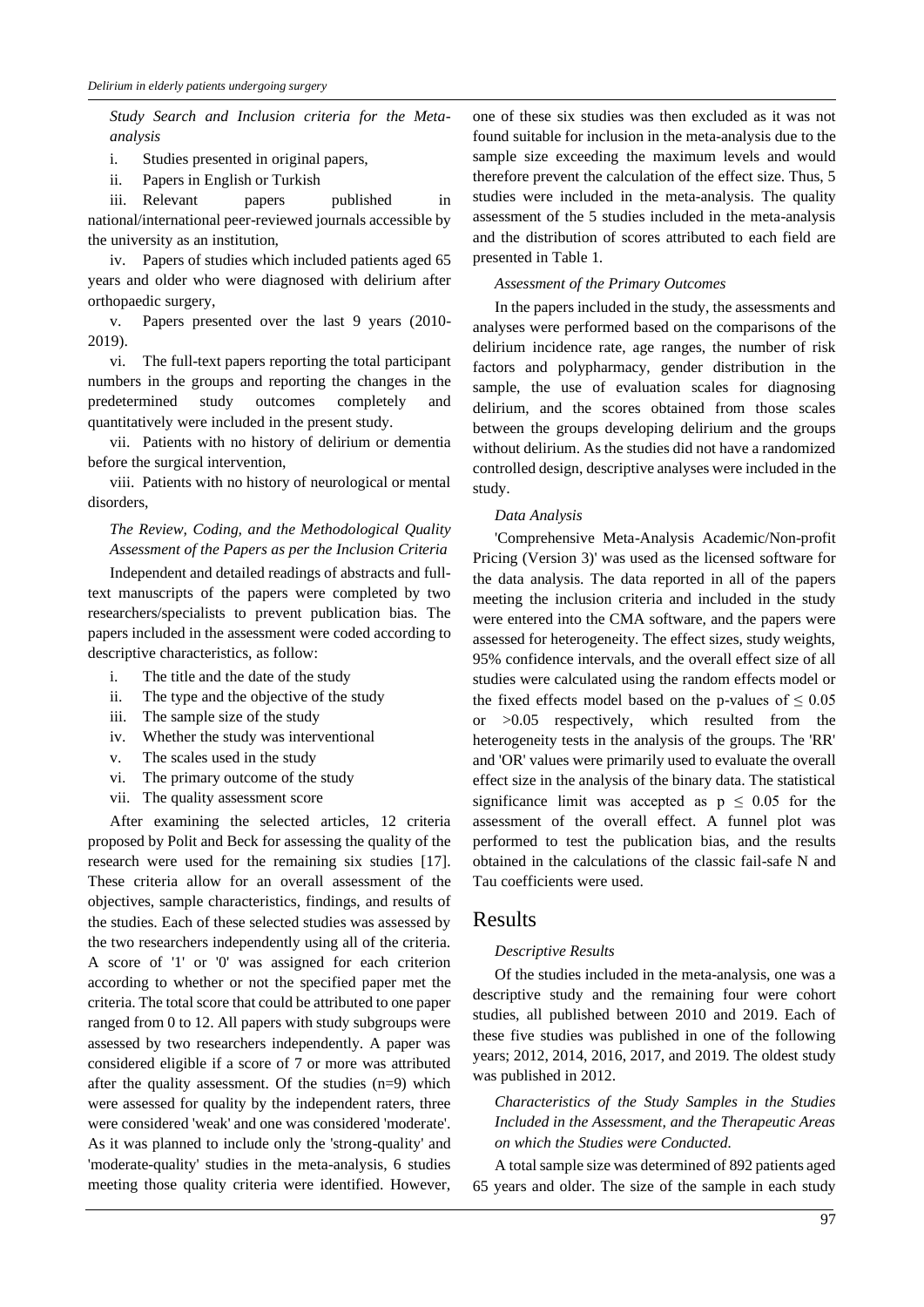included in the meta-analysis ranged from  $70 - 385$ . In the study by Kupeli et al (2016) included in the meta-analysis, the mean age was  $71.8 \pm 6.7$  years in the control group and  $72.7 \pm 6.1$  years in the patient group [5,18]. There were no statistically significant differences between the groups ( $p =$ 0.486). The percentage of female patients was 69.1% and the percentage of male patients was 30.9%. A total of 46 patients underwent hip arthroplasty, 65 patients underwent knee arthroplasty, and 9 patients underwent other types of surgery for limb amputation, treatment of fractures, and tumors. In the study by Liang et al. (2014), all patients who were scheduled to undergo orthopaedic surgery with a mean age of  $74.7 \pm 7.8$  years were included [19]. Of those patients, 46.6% were males and 63.4% were females, 25.9% underwent scheduled spinal surgery, 43.1% knee surgery, 17.7% hip arthroplasty, and 13.4% open reduction and internal fixation. In the study by Beishuizen et al. (2017), the study population comprised 32.3% males and 77.7% females with a mean age of 86.7±6.5 years, all of whom underwent surgery for hip fracture [20]. Atay et al. (2012), reported on a sample of 54.3% females and 45.7% males with a mean age of  $75.03 \pm 9.82$  years, hospitalized for surgical treatment of a hip fracture [21]. The study by Bert et al. (2019) included 75% females and 25% males with a mean age of 85 years, all of whom underwent surgery for femoral fractures [22].

### *Questionnaires and Scales used in the Studies Included in the Assessment*

In addition to the DSM criteria, several types of scales have been developed to screen and diagnose delirium and to determine the severity [23,24]. These scales are the confusion assessment method for the ICU (CAM-ICU), the intensive care delirium screening checklist (ICDSC), the NEECHAM confusion scale, the nursing delirium screening scale (Nu-DESC), and the delirium detection score (DDS) [25-29]. Of those evaluation tools, the most commonly studied ones are CAM-ICU and ICDSC and the most commonly used one is CAM-ICU. Of the studies included in the present meta-analysis, Bert et al. (2019) and Kupeli et al. (2016) used the confusion assessment method to assess the cognitive status of the patients [5,22]. Beishuizen et al. (2017) used the informant questionnaire on cognitive decline-short form and the mini-mental state examination (MMSE) [20,25-29]. Atay et al. (2012) used the standardized mini-mental test [21]. Liang et al. (2014) administered the Chinese geriatric depression scale, activities of daily living, confusion assessment method, MMSE, the American Society of Anaesthesiologists physical status classification (ASA), and the Lawton instrumental activities of daily living (IADL) scale [19]. For delirium screening and rating, Kupeli et al. used the Delirium Rating Scale-Revised-98 version, Atay et al. used the delirium rating scale (DRS), and Beishuizen et al. investigated S100B in blood serum samples [5,18-22].

### *Risk Factors Leading to Delirium and Delirium Development in the Studies Included in the Assessment*

The incidence of postoperative delirium after orthopaedic surgery was seen to range from 9.1-34.11%. The risk factors commonly evaluated in all of the studies were found to be age, gender, polypharmacy, and delirium assessment scale scores. The data of those risk factors were analyzed in the present study.

#### *Methodological Quality Assessment*

In the present study, the inter-rater agreement between the researchers was found to be 81% based on the quality assessment score. The reliability analysis revealed that Cohen's kappa was 0.84, which was within the 95% confidence interval [Confidence Interval (CI): 0.767-0.873]. Kappa values of <0 indicate poorer agreement than expected by chance, values in the range between 0.01 - 0.20 indicate negligible agreement, 0.21 - 0.40 indicate slight agreement, 0.41 - 0.60 indicate moderate agreement, 0.61 - 0.80 indicate substantial agreement, and values in the range of 0.81 - 1.00 indicate perfect agreement (8), or values of ?0.75 indicate excellent, 0.40-0.75 indicate moderate-good, and values less than 0.40 are considered poor agreement [9]. The kappa value of 0.82 in the present study indicates perfect inter-rater agreement. The mean scores attributed to each study by the investigators are presented in Table 1.

### *Results of the Analysis*

In geriatric patients; who had undergone orthopaedic surgery and developed delirium, the following high-level, in the positive direction, and statistically significant overall effect size of 5.21 (CI; 1.33-20.33;  $p < 0.05$ ) was found for gender, 1.33 (CI; 0.58-2.06; p 0.05) was found for age, and 11.30 (CI; 4.70-27.12; p 0.05) was found for polypharmacy, and the following low-level, in the positive direction, and statistically significant overall effect size of 0.12 (CI; 0.05 -0.27; p 0.05) was found for MMSE as the risk factors leading to the development of delirium. A forest plot chart was used to present the results of the metaanalysis of gender, age, polypharmacy, and the delirium screening scores in the five included studies.

#### o *Gender*

The heterogeneity test for the gender variable as a risk factor of delirium yielded a p-value of < 0.05 and a Q-value (29.509) of more than the corresponding df value revealing a heterogeneous construct (Table 2). The statistical I2 value was calculated as 86.44. As a result of the calculations, the study effect sizes for gender were evaluated according to the random effects model.

The random effects analysis showed that the overall effect size of gender on the development of delirium was at a highlevel, positive, and statistically significant with a value of 5.21 (CI: 1.33-20.33;  $p<0.05$ ). Forest plot of analysis for gender is shown in Figure 2. Female gender was found to play a more significant role compared to male gender as a major risk factor for the development of delirium.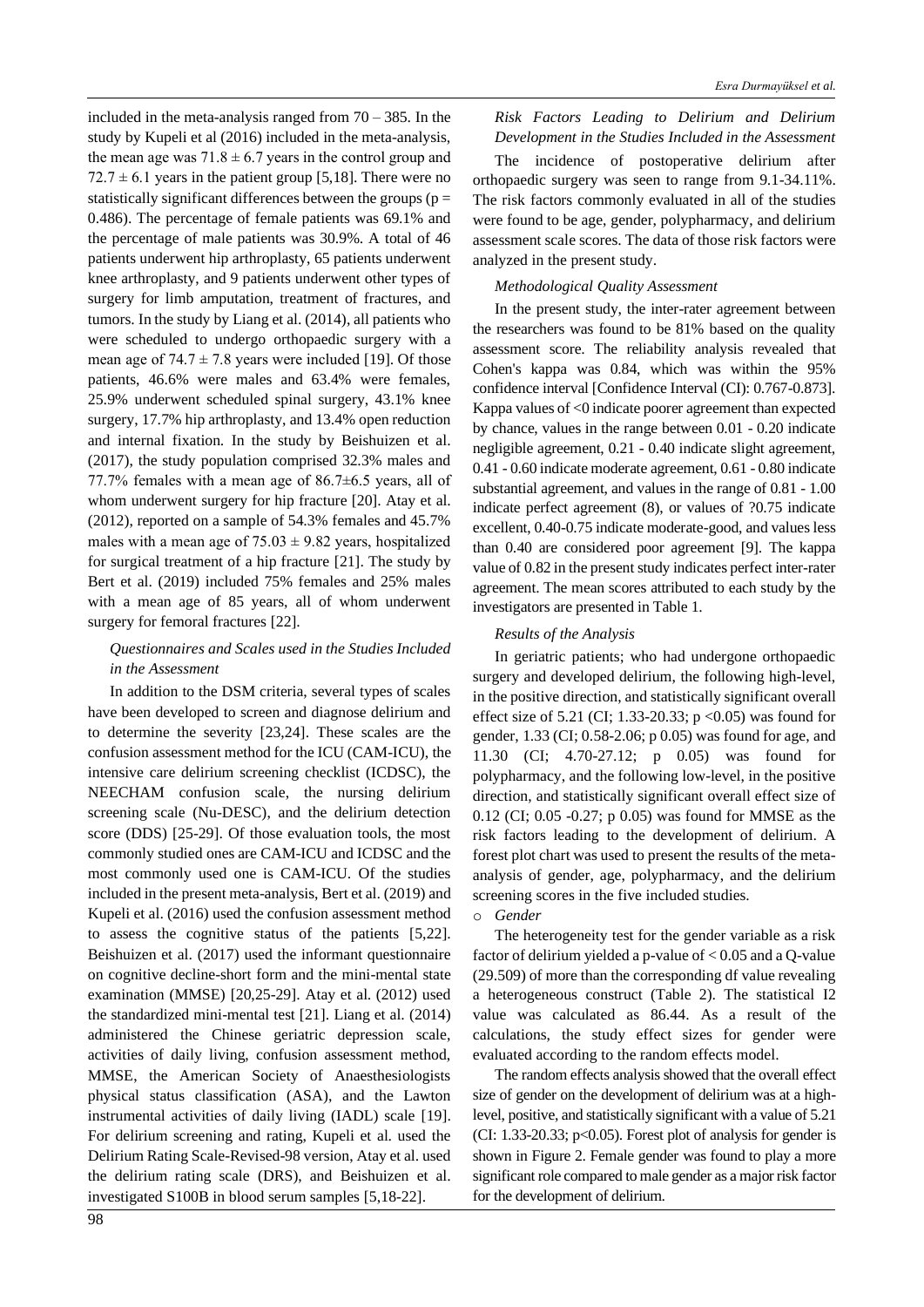| <b>Table 2.</b> Heterogeneity Test Results for The Gender, Age, Polypharmacy And Delirium Screening Score Variables |                                     |                   |       |        |                       |       |        |                          |       |                                                                         |                       |                                          |       |       |
|---------------------------------------------------------------------------------------------------------------------|-------------------------------------|-------------------|-------|--------|-----------------------|-------|--------|--------------------------|-------|-------------------------------------------------------------------------|-----------------------|------------------------------------------|-------|-------|
|                                                                                                                     | <b>Effect size and 95% interval</b> |                   |       |        | Test of null (2-Tail) |       |        | <b>Heterogenity</b>      |       | Tau-squared                                                             |                       |                                          |       |       |
| <b>Variable</b>                                                                                                     | Number<br><b>Studies</b>            | Point<br>estimate | limit | limit  |                       |       |        |                          |       | Lower   Upper   Z-value  P-value   O-value   df (O)  P-value  I-squared | Tau<br><b>Squared</b> | <b>Standard Variance</b><br><b>Error</b> |       | Tau   |
| Gender                                                                                                              | 5                                   | 5.425             | 3.283 | 8.964  | 6.600                 | 0.000 | 29.357 | $\overline{\mathcal{A}}$ | 0.000 | 86.374                                                                  | 2.083                 | 1.708                                    | 2.916 | .,443 |
| Age                                                                                                                 | 5                                   | 0.899             | 0.729 | 1.070  | 10.343                | 0.000 | 51.866 | $\overline{4}$           | 0.000 | 92.288                                                                  | 0.630                 | 0.562                                    | 0.316 | 0.794 |
| Polypharmacy                                                                                                        | 3                                   | 11.300            | 4.708 | 27.127 | 5.427                 | 0.000 | 0.230  | 2                        | 0.891 | 0.000                                                                   | 0.000                 | 0.762                                    | 0.581 | 0.000 |
| <b>Delirium</b><br>screening score                                                                                  | 3                                   | 0.125             | 0.081 | 0.192  | $-9.419$              | 0.000 | 13.987 | $\overline{4}$           | 0.007 | 71.402                                                                  | 0.000                 | 0.762                                    | 0.581 | 0.000 |





**Figure 2**. Forest plot of analysis for gender

#### o *Age*

The heterogeneity test yielded a p-value of  $< 0.05$  and Q-value (51.866) more than the corresponding df value (Table 2). The examination of the included studies in the meta-analysis for the age variable as a risk factor for delirium showed that the studies had a heterogeneous construct.

The statistical value I2 was calculated as 92.28. As a result of the calculations, the distribution of the effect sizes was evaluated using the random effects model. Female gender was found to play a more significant role compared

to male gender as a major risk factor for the development of delirium.

According to the analysis carried out according to the random effects model, the overall effect size of age on delirium development was found to be 1.33 (CI: 0.58-2.06; p <0.05) as a high value with a positive direction and statistical significance. Forest plot of analysis for age is shown in Figure 3. This observed effect was higher especially in patients aged  $\geq$ 75 years compared to patients ≤74 years and the risk for delirium was seen to increase with increasing age.

| Study name            | Outcome |                      |                   | Statistics for each study |                |                |        |                 |         | Std diff in means and 95% CI |      |      |      |  |
|-----------------------|---------|----------------------|-------------------|---------------------------|----------------|----------------|--------|-----------------|---------|------------------------------|------|------|------|--|
|                       |         | Std diff<br>in means | Standard<br>error | Variance                  | Lower<br>limit | Upper<br>limit |        | Z-Value p-Value |         |                              |      |      |      |  |
| Küpeli vd., 2016      | Yab     | 1,478                | 0,331             | 0.110                     | 0,829          | 2,128          | 4,461  | 0.000           |         |                              |      |      |      |  |
| Atay vd., 2012        | Yab     | 1,014                | 0,297             | 0,088                     | 0.431          | ,596           | 3,410  | 0,001           |         |                              |      |      |      |  |
| Sara et al., 2017 Yab |         | 0,554                | 0,110             | 0,012                     | 0.338          | 0.770          | 5,028  | 0.000           |         |                              |      |      |      |  |
| Liang et al. 2014 Yab |         | 0,958                | 0,233             | 0.054                     | 0.501          | 1.415          | 4,110  | 0.000           |         |                              |      |      |      |  |
| Sopena et al, 2019/ab |         | 2,767                | 0,300             | 0.090                     | 2,180          | 3,355          | 9,228  | 0,000           |         |                              |      |      |      |  |
|                       |         | 0,899                | 0,087             | 0,008                     | 0.729          | 1,070          | 10,343 | 0,000           |         |                              |      |      |      |  |
|                       |         |                      |                   |                           |                |                |        |                 | $-1,00$ | $-0,50$                      | 0,00 | 0,50 | 1,00 |  |



#### o *Polypharmacy*

The heterogeneity test yielded a p-value of  $>0.05$  and Q-value (0.230) less than the corresponding df value (Table 2). The meta-analysis of the included studies showed that the studies examined for the polypharmacy variable as a risk factor for delirium had a homogeneous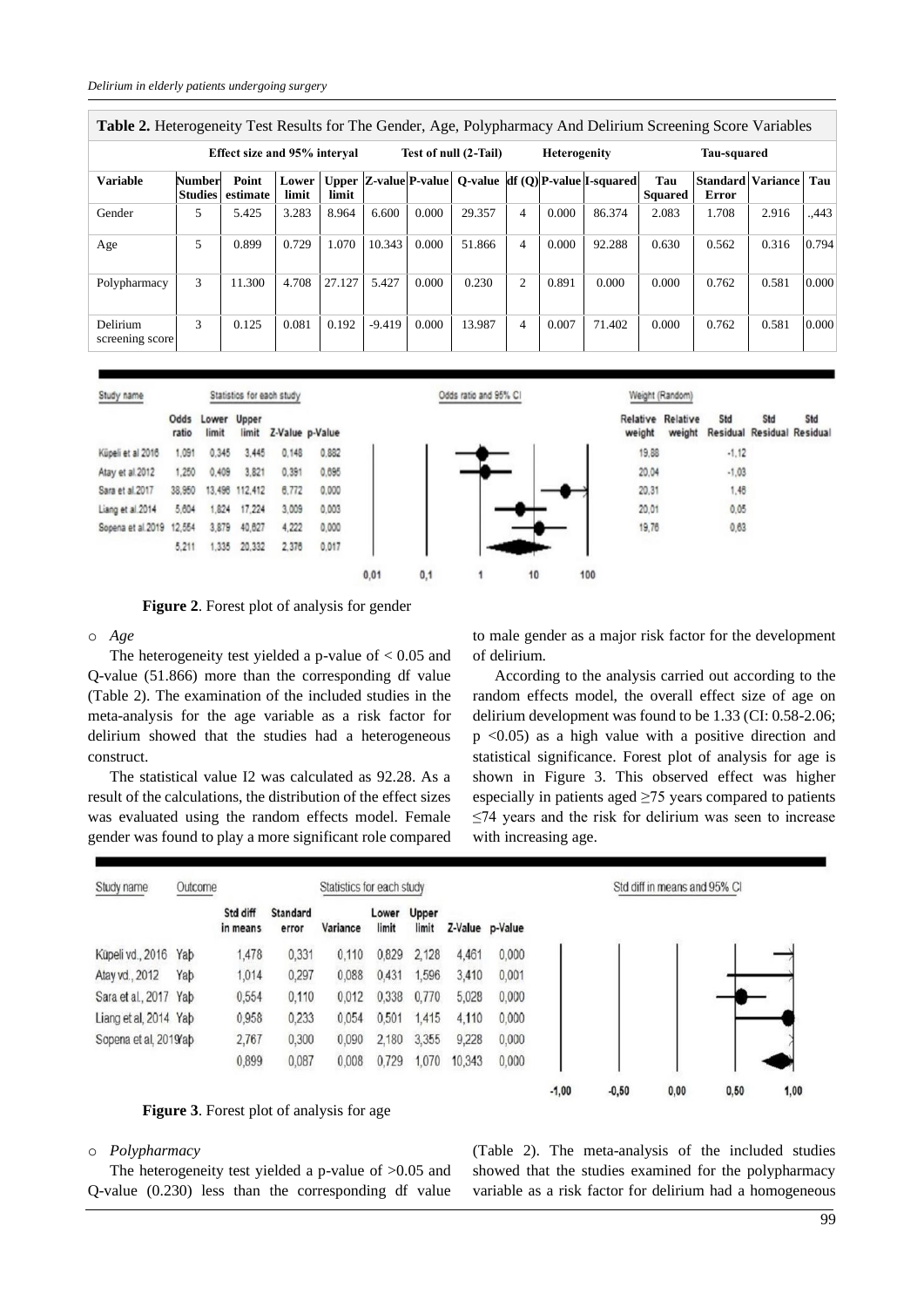construct. The statistical I2 value was calculated to be 0.000. As a result of the calculations, the effect size distributions were evaluated using the fixed effects model.

According to the analysis carried out according to the fixed effects model, the overall effect size of polypharmacy on developing delirium was 11.30 (CI: 4.70-27.12;  $p \le 0.05$ ) and it was found to be at a high level

with a positive direction and statistical significance. Forest plot of analysis for polypharmacy is shown in Figure 4. This effect was determined to be higher in patients using three or more types of drugs compared to patients using fewer than three drugs concurrently and the risk of delirium increased as the number of medications increased.



**Figure 4**. Forest plot of analysis for polypharmacy

#### o *Delirium Screening Score*

The heterogeneity test yielded a p-value of  $< 0.05$ and a Q-value (13.937) more than the corresponding df value. The meta-analysis of the included studies for the delirium screening score variable as a risk factor for delirium showed that the examined studies had a heterogeneous construct. The statistical value of I2 was 0.611. As a result of the calculations, the effect size distributions were evaluated according to the random effects model. According to the results of the analysis carried out using the random effects model

for the heterogeneity test to investigate the delirium screening score variable, the overall effect size of the MMSE scores on developing delirium was found to be 0.12 (CI: 0.05-0.27;  $p \le 0.05$ ) at a low level and with a positive direction and statistical significance. Forest plot of analysis for delirium screening score is shown in Figure 5. Compared to patients with MMSE scores of 24-30, especially in patients with MMSE scores of 17-23, the observed effect was higher, and the risk of delirium increased as the MMSE scores decreased.





In the studies examined within the scope of this research, the type of surgery, whether hip or knee surgery, was not determined to play a moderator role ( $Qb = 3.58$ ; p> 0.05). Performing the surgical intervention either in the hip ( $r = 0.39$ ) or the knee ( $r = 0.36$ ) changed the effect size of the relationship between developing delirium and the risk factors of gender, age, polypharmacy, and delirium screening scores.

#### *Publication Bias*

The funnel scatter plot is considered a demonstration of the possibility of the publication bias. In the funnel scatter plot, the standard error values of the included studies are shown on the y-axis and the effect size is shown on the xaxis. Studies with small standard error values are scattered towards the top of the funnel shape and close to the average effect size. The studies with a large standard error value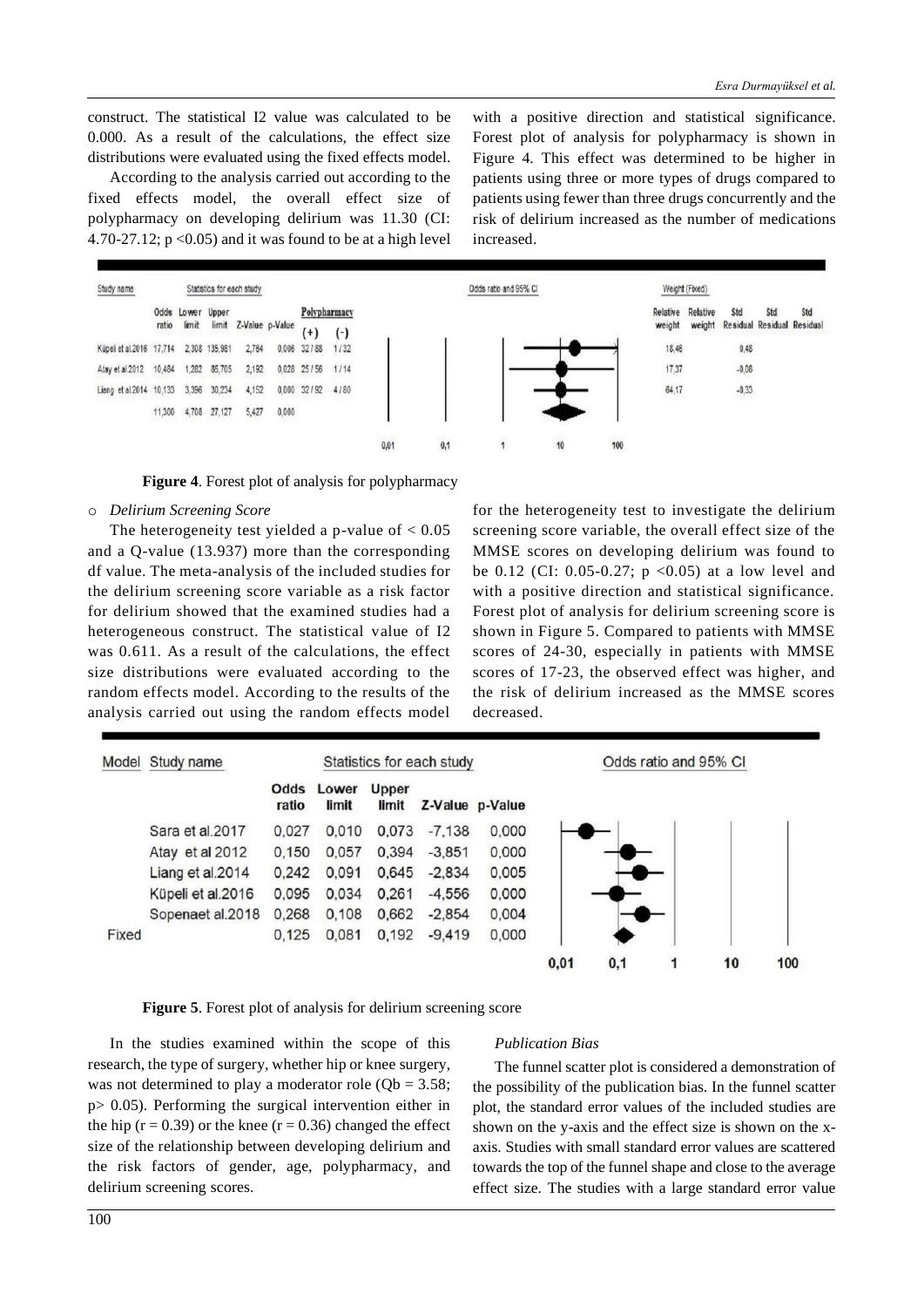scatter towards the bottom of the Figure 5. In the absence of any publication bias, the studies are expected to scatter symmetrically on both sides of the vertical line showing the combined effect size [29].

We could not observe publication bias according to funnel plots for the variables that we analyzed. Another way to determine the publication bias in meta-analysis research is to calculate Kendall's tau-b coefficient. In the absence of any publication bias, this coefficient is expected to be close to 1 and the double-tailed p-value is expected to be greater than 0.05 not indicating a significant difference [30]. According to the results of this statistical analysis (Kendall's tau-b=1.09; p=0.512), publication bias was not detected in the studies included in this meta-analysis.

### Discussion

Delirium is a cognitive disorder commonly seen in elderly patients who undergo orthopaedic surgery, and results in a longer hospital stay with direct effects on morbidity and mortality rates. It has been previously reported that preoperative presence of cognitive impairment is one of the major risk factors for postoperative delirium after hip fracture surgery [31].

Another study, which aimed to predict the development of delirium during the preoperative care of orthopaedic surgery patients, found that patients with MMSE scores of ≤23 had a higher risk of developing postoperative delirium [32]. In this meta-analysis, patients with MMSE scores of 17-23 were seen to be at greater risk than those who scored 24-30.

Previous studies investigating postoperative delirium in adult patients have reported that polypharmacy could precipitate delirium and is an independent risk factor [33, 34]. In this meta-analysis, polypharmacy, especially when three or more drugs were used, was found to be a risk factor for the development of delirium.

In a study of elderly patients scheduled to undergo major orthopaedic surgery, male gender was reported to be a risk factor for delirium [35,36]. However, another study could not determine any significant effects of the gender variable on delirium [37]. In this meta-analysis, the effect of gender on precipitating delirium was significant, with female gender in particular showing a greater effect as a risk factor.

A study of adult intensive care patients reported old age as a risk factor for developing delirium [34]. Other studies on elderly patients in the postoperative period also reported that advanced age was a risk factor for delirium [38,39]. In this meta-analysis, age >75 years was observed to be a risk factor for the development of delirium after surgery.

It has been reported that the administration of a multifactor intervention program based on care and supportive treatment in geriatric hip fracture patients starting from the time of admission reduced the incidence of delirium at admission from 34% to 22% [32].

It may not be possible to completely prevent the development of delirium in patients. However, a comprehensive evaluation of the patient can allow for the identification of high-risk patients and any further deterioration of the patient may be prevented [40,41].

The level of evidence of the development of postoperative delirium in elderly patients after orthopaedic surgery is quite limited throughout the world. Almost all of the studies have attempted methods to prevent delirium, but no studies could be found which have reported only the risk factors. Despite several available tools for the assessment of cognitive functions, no comprehensive tools have been developed to include all types of risk assessments in order to predict the emergence of delirium. Furthermore, studies have continued to stress the inadequacies of the incomplete information and practice reported in the literature for the use by health personnel working in the field and for the early recognition of delirium [5,15]. In addition to the MMSE examined in this study, several major dementia screening and rating scales are in current use, including IADL, Blessed Dementia Rating Scale- Consortium to Establish a Registry for Alzheimer's Disease (BDRS-CERAD), physical selfmaintenance scale (PSMS), and the Katz index of independence in activities of daily living.

As dementia is a medical syndrome, collaboration with the psychiatry team and clinical evaluation are critical for the diagnosis. It will be more beneficial to remember the importance of collaboration and the importance of the clinical evaluation in addition to the use of the dementia screening and rating scales. The significance of the clinical evaluation and collaboration with psychiatry should be recognized in comorbid conditions of dementia and delirium and in conditions, where making a differential diagnosis is difficult.

### **Conclusions**

Considering that delirium is an important cognitive problem throughout the world, it can be considered that this meta-analysis, which was conducted to identify the delirium risk factors and contribute to the provision of care and treatment in delirium, will pave the way for future studies. Within this scope, there can be seen to be a clear need for experimental studies, especially those providing adequate levels of evidence about this particular subject matter.

Orthopaedic surgery patients should be evaluated for delirium in the early postoperative period, associated risk factors should be identified, and prevention strategies should be developed. Based on the common risk factors identified in the present meta-analysis, an assessment scale can be developed to predict the development of delirium in the postoperative period.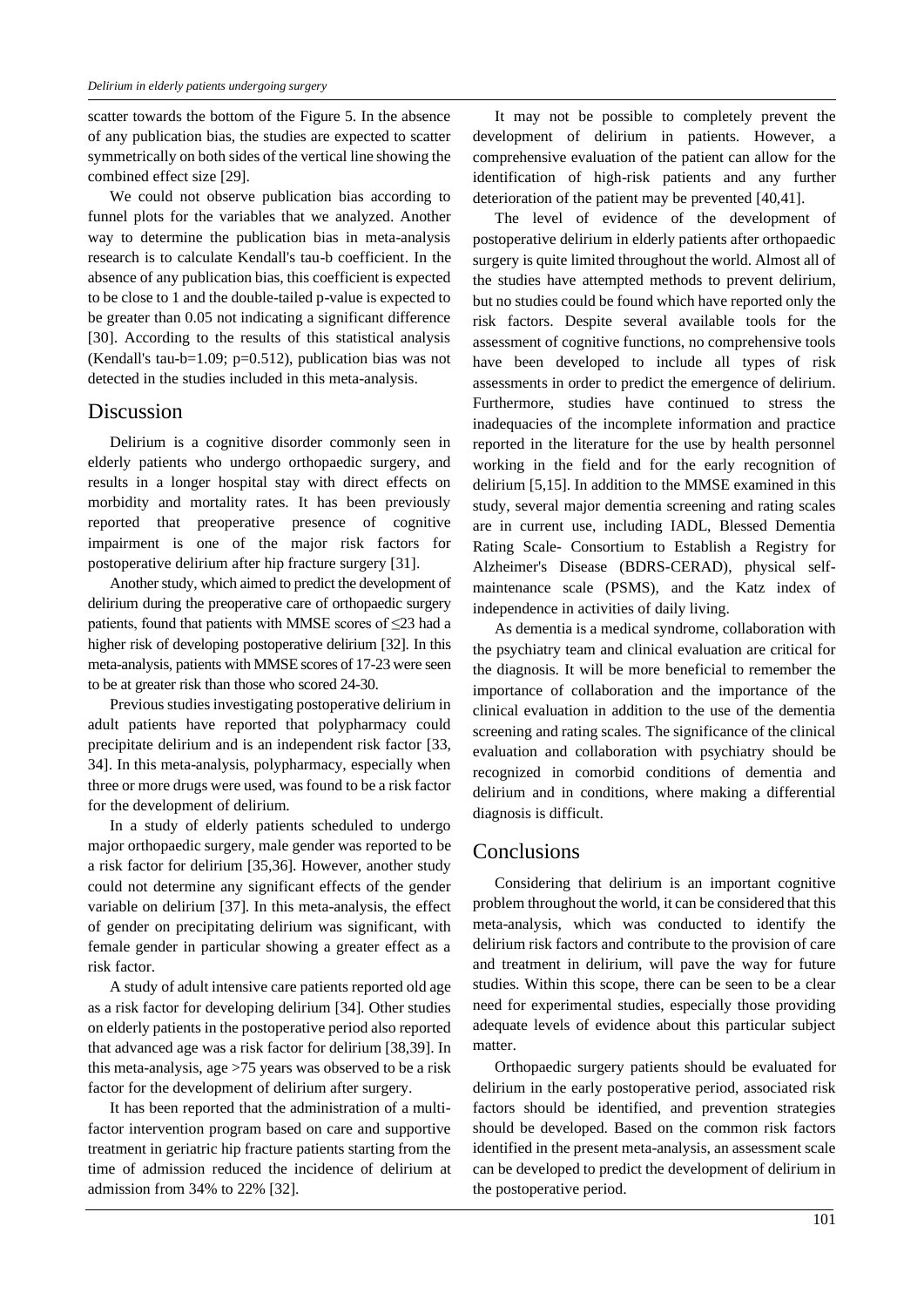# Conflict of interest disclosure

There are no known conflicts of interest in the publication of this article. The manuscript was read and approved by all authors.

# Compliance with ethical standards

Any aspect of the work covered in this manuscript has been conducted with the ethical approval of all relevant bodies and that such approvals are acknowledged within the manuscript.

# References

- 1. Martinez F, Tobar C, Hill N. Preventing delirium: should non-pharmacological, multicomponent interventions be used? A systematic review and metaanalysis of the literature. *Age Ageing*. 2015 Mar;44(2):196-204. doi: 10.1093/ageing/afu173
- 2. Chu Z, Wu Y, Dai X, Zhang C, He Q. The risk factors of postoperative delirium in general anesthesia patients with hip fracture: Attention needed. *Medicine (Baltimore)*. 2021 Jun 4;100(22):e26156. doi: 10.1097/MD.0000000000026156
- 3. Oh ES, Leoutsakos JM, Rosenberg PB, Pletnikova AM, Khanuja HS, Sterling RS, Oni JK, Sieber FE, Fedarko NS, Akhlaghi N, Neufeld KJ. Effects of Ramelteon on the Prevention of Postoperative Delirium in Older Patients Undergoing Orthopedic Surgery: The RECOVER Randomized Controlled Trial. *Am J Geriatr Psychiatry*. 2021 Jan;29(1):90-100. doi: 10.1016/j.jagp.2020.05.006
- 4. Hshieh TT, Fong TG, Marcantonio ER, Inouye SK. Cholinergic deficiency hypothesis in delirium: a synthesis of current evidence. *J Gerontol A Biol Sci Med Sci*. 2008 Jul;63(7):764-72. doi: 10.1093/gerona/63.7.764
- 5. Kupeli N, Leavey G, Moore K, Harrington J, Lord K, King M, Nazareth I, Sampson EL, Jones L. Context, mechanisms and outcomes in end of life care for people with advanced dementia. *BMC Palliat Care*. 2016 Mar 10;15:31. doi: 10.1186/s12904-016-0103-x
- 6. Jordan WJ. Mental Health & Drugs; A Map the Mind. *J Mind Med Sci*. 2020;7(2):133-140. doi: 10.22543/7674.72.P133140
- 7. Whitlock EL, Vannucci A, Avidan MS. Postoperative delirium. *Minerva Anestesiol*. 2011 Apr;77(4):448-56.
- 8. Cerejeira J, Firmino H, Vaz-Serra A, Mukaetova-Ladinska EB. The neuroinflammatory hypothesis of delirium. *Acta Neuropathol*. 2010 Jun;119(6):737-54. doi: 10.1007/s00401-010-0674-1
- 9. Sanders RD, Pandharipande PP, Davidson AJ, Ma D, Maze M. Anticipating and managing postoperative delirium and cognitive decline in adults. *BMJ*. 2011 Jul 20;343:d4331. doi: 10.1136/bmj.d4331
- 10. Holroyd-Leduc JM, Khandwala F, Sink KM. How can delirium best be prevented and managed in older patients in hospital? *CMAJ*. 2010 Mar 23;182(5):465- 70. doi: 10.1503/cmaj.080519
- 11. Meyer M, Götz J, Parik L, Renkawitz T, Grifka J, Maderbacher G, Kappenschneider T, Weber M. Postoperative delirium is a risk factor for complications and poor outcome after total hip and knee arthroplasty. *Acta Orthop*. 2021 Oct 5:1-6. doi: 10.1080/17453674.2021.1980676
- 12. Morandi A, Jackson JC, Ely EW. Delirium in the intensive care unit. *Int Rev Psychiatry*. 2009 Feb;21(1):43-58. doi: 10.1080/09540260802675296
- 13. Tudorachi NB, Eva I, Dascalu CG, AL-Hiary R, Barbieru B, Paunica M, Motofei C, Moraru AC. The influence of serum calcium and magnesium levels in the radiological evolution of knee osteoarthritis. *J Mind Med Sci*. 2020;7(2):217-226. doi: 10.22543/7674.72.P217226
- 14. van Eijk MM, Slooter AJ. Delirium in intensive care unit patients. *Semin Cardiothorac Vasc Anesth*. 2010 Jun;14(2):141-7. doi: 10.1177/1089253210371495
- 15. Bramley P, McArthur K, Blayney A, McCullagh I. Risk factors for postoperative delirium: An umbrella review of systematic reviews. *Int J Surg*. 2021 Sep;93:106063. doi: 10.1016/j.ijsu.2021.106063
- 16. Moher D, Liberati A, Tetzlaff J, Altman DG; PRISMA Group. Preferred reporting items for systematic reviews and meta-analyses: the PRISMA statement. *Ann Intern Med*. 2009 Aug 18;151(4):264-9, W64. doi: 10.7326/0003-4819-151-4-200908180-00135
- 17.Papatheodorou SI, Evangelou E. Umbrella Reviews: What They Are and Why We Need Them. Methods *Mol Biol*. 2022;2345:135-146. doi: 10.1007/978-1- 0716-1566-9\_8
- 18. Küpeli İ, Güleç E, Biricik E, Biçer Ö, Güneş Y., Comparison of incidence and risk factors of delirium between general and regional anesthesia in elderly patients after lower extremity surgery. *Cukurova Med J*. 2016;41(1):34-40. doi: 10.17826/cutf.147304
- 19. Liang CK, Chu CL, Chou MY, Lin YT, Lu T, Hsu CJ, Chen LK. Interrelationship of postoperative delirium and cognitive impairment and their impact on the functional status in older patients undergoing orthopaedic surgery: a prospective cohort study. *PLoS One*. 2014 Nov 17;9(11):e110339. doi: 10.1371/journal.pone.0110339
- 20. Beishuizen SJ, Scholtens RM, van Munster BC, de Rooij SE. Unraveling the Relationship Between Delirium, Brain Damage, and Subsequent Cognitive Decline in a Cohort of Individuals Undergoing Surgery for Hip Fracture. *J Am Geriatr Soc*. 2017 Jan;65(1): 130-136. doi: 10.1111/jgs.14470
- 21. Atay IM, Aslan A, Atay T, et al. Prevalence of delirium, risk factors and cognitive functions in elderly hip